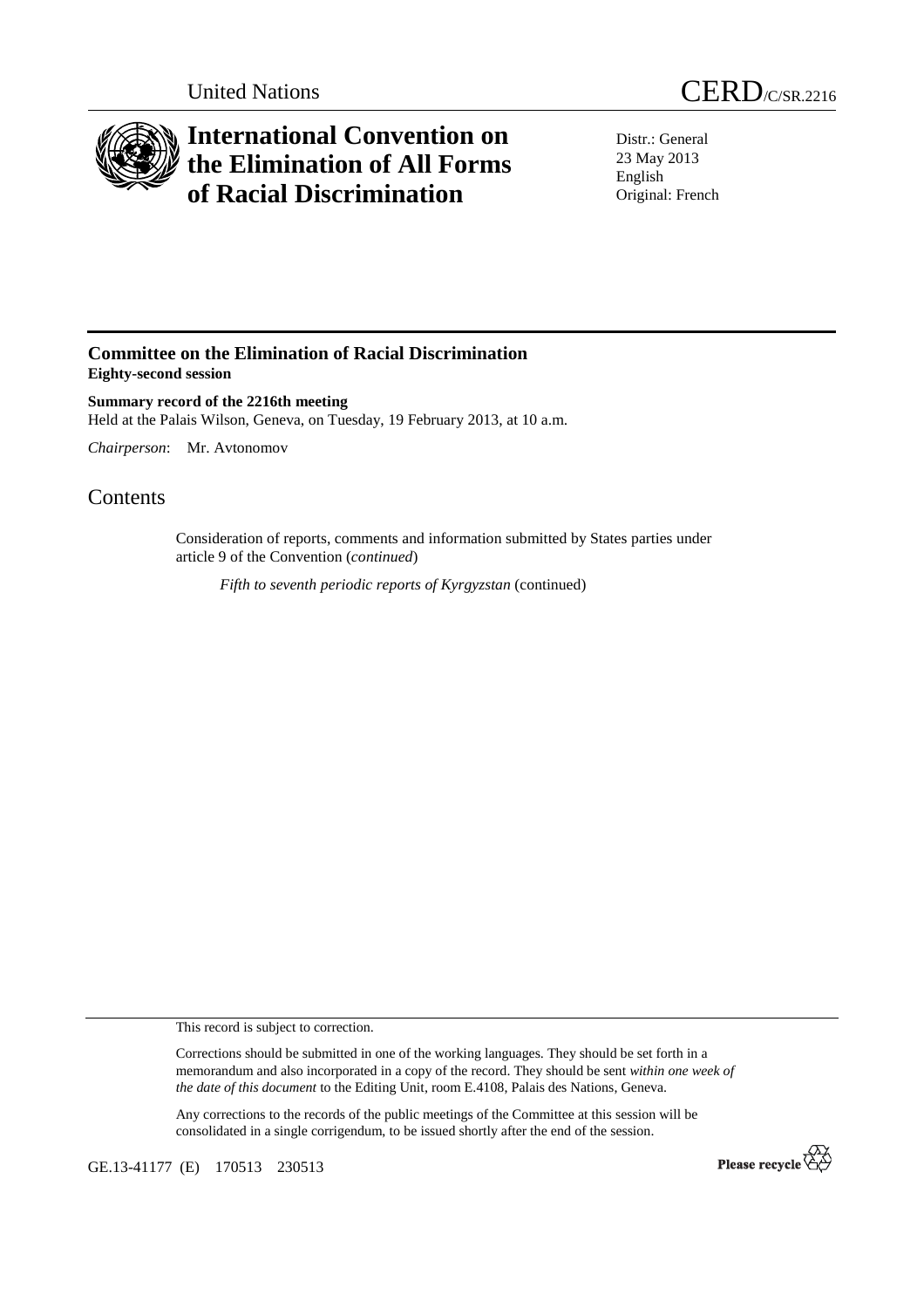*The meeting was called to order at 10.05 a.m.* 

 **Consideration of reports, comments and information submitted by States parties under article 9 of the Convention** (*continued*)

*Fifth to seventh periodic reports of Kyrgyzstan* (continued) (CERD/C/KGZ/5-7 and CERD/C/KGZ/Q/5-7)

1. *At the invitation of the Chairperson, the members of the delegation of Kyrgyzstan took places at the Committee table.* 

2. **Ms. Karybaeva** (Kyrgyzstan) said that the Kyrgyz Criminal Code enshrined the principal of equality of citizens but did not contain a definition of racial discrimination in line with article 1 of the Convention. However, article 16 of the draft version of the new constitution, which had been in the process of being drafted prior to the events of 2010, prohibited all forms of discrimination based on sex, race, language and ethnic origin. The adoption of the draft had been delayed as municipal, legislative and presidential elections had to be organized following the riots of June 2010. The fire at the private university run by Mr. Batirov had occurred in May 2010, and therefore was not connected to the unrest that had broken out the following month. The establishment had ceased to accept students as its director had fled abroad after the events that had taken place and no one had taken over his duties. The Kyrgyz-Uzbek University in Osh had been established in 1994 as a partnership between Uzbekistan and Kyrgyzstan, but Uzbekistan had ceased to recognize degrees from the university since 2010. It did, however, offer courses in Uzbek language and literature as part of the policy of multicultural and multilingual education adopted by the Ministry of Higher Education in 2011.

3. Before the conflict in 2010, there had been around a dozen media companies broadcasting in Uzbek in the south of the country. The former owners of two of the companies, one of which was Osh TV, had left the country and had subsequently been sentenced in absentia. The Osh TV channel however continued to broadcast in both Russian and Kyrgyz. Three radio stations broadcasting in Uzbek continued to function, and newspapers continued to be published in the language. There was no censorship in the country but if the media was used for the purpose of inciting intolerance or racial hatred, the procuratorial authorities could intervene by issuing a caution. That had notably been the case when the publication of an article with anti-Semitic overtones had sparked furore in the country and had resulted in a complaint from the Israeli embassy. As simply a coalition of non-governmental organizations (NGOs) trying to ensure respect for the cultural identity and traditions of ethnic minorities and their integration into public life, the People's Assembly of Kyrgyzstan could not have prevented the conflict in 2010. It had neither the mandate nor the resources to play such a role and had never openly taken part in political activities. After the conflict, it had assumed responsibility for coordinating humanitarian assistance. The adoption of a specific law to protect minorities posed particular problems in Kyrgyzstan, as in 1990, during the process which was supposed to lead to the signing of the Council of Europe Framework Convention for the Protection of National Minorities, ethnic minority leaders had opposed the use of the term "minorities" and so the item had been taken off the Parliament's agenda. A similar initiative had also resulted in failure in the 2000s. The discussion was still ongoing and might be brought to a successful conclusion.

4. **Ms. Alieva** (Kyrgyzstan) said that the tragic events of June 2010 had claimed many victims, including among the ranks of the internal affairs bodies. Since then, a focus had been placed on promoting negotiation and conflict prevention, and the composition of the police and the army now better reflected the ethnic diversity of the country as inadequate representation of ethnic Uzbeks was an obstacle to achieving peace. No ethnic Uzbek officials had been dismissed from the Ministry of the Interior after the conflict. Moreover, many of them had participated in the Commission of Inquiry among the Uzbek population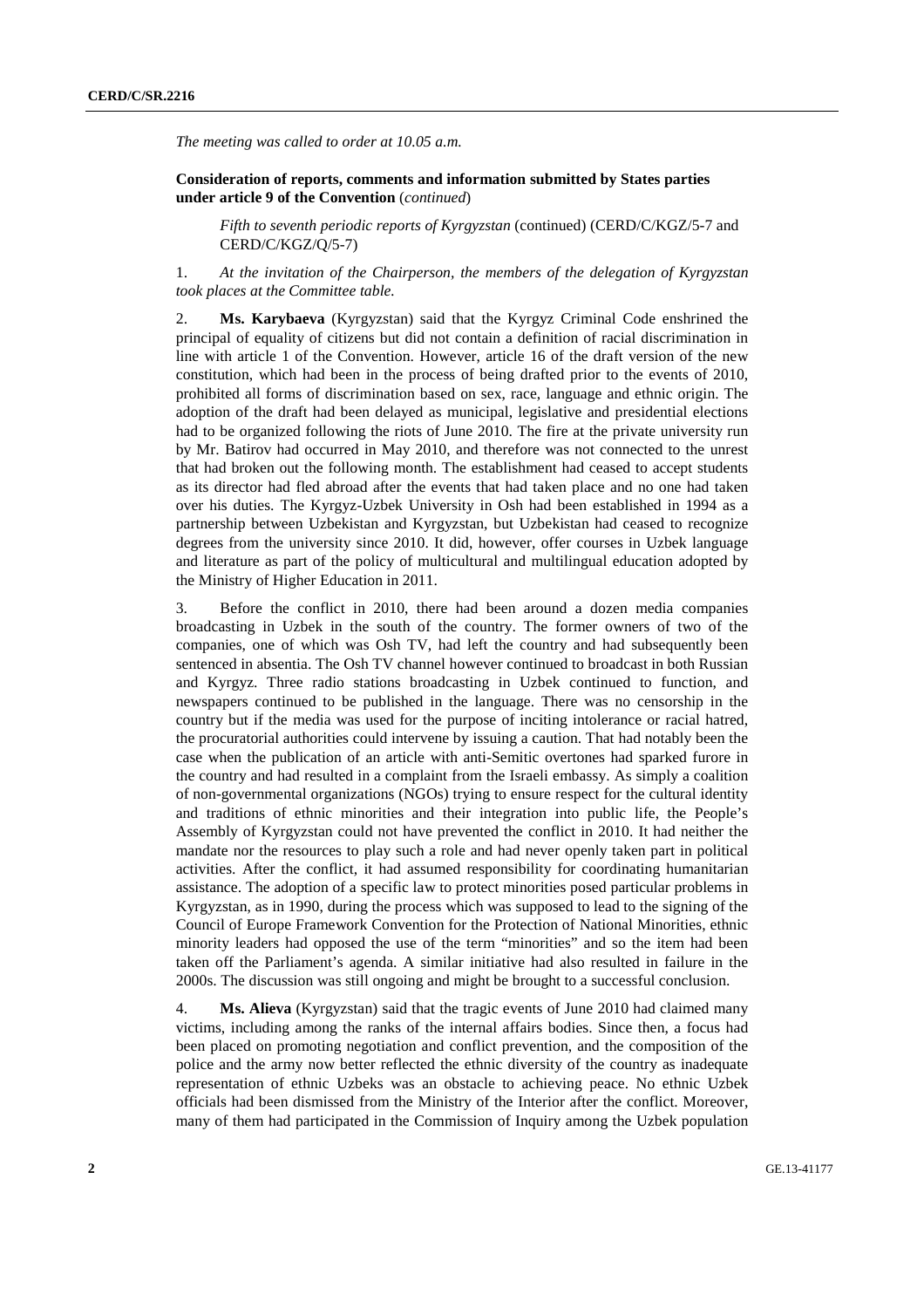that had been set up after the troubles. Most young people who lived in the south of the country opted for an alternative to military service, meaning that the armed forces were mainly composed of ethnic Kyrgyz.

5. As only half of the weapons used during the conflict in the Jalal-Abad region had been handed in, higher rewards had been offered to anyone returning a weapon. Meanwhile, the police had been trying to identify possible weapon caches throughout the region. In response to the acts of rape, sexual abuse and even murder that Uzbek women had suffered during the conflict, the Government had established a national plan in partnership with NGOs and women's groups, which provided for inquiries to be conducted in 2013–2014 into all such acts committed during the conflict. The plan also aimed to increase the number of women in the police and to take appropriate measures to implement Security Council resolution 1325 (2000) on women and peace and security.

6. **Mr. Konkoshev** (Kyrgyzstan) said that Azimjan Askarov had been guilty of inciting racial hatred during the disturbances in June 2010 and had called on ethnic Uzbeks to take part in the uprising, erect barricades and lay siege to various public buildings in Bazar-Korgon, even taking the head of the local militia hostage. After weapons, ammunition and extremist propaganda had been found at his home, he had been indicted for hostage-taking, kidnapping, possession and carriage of illegal weapons, possession of extremist literature, inciting hatred and involvement in actions leading to the death of members of the police force. Sentenced to life imprisonment in September 2011, Mr. Askarov had launched an appeal and the case was pending before the Supreme Court. Mr. Askarov had been assisted by a lawyer from the start of his detention and had never been a victim of torture. He had been allowed to receive visits from members of NGOs and representatives of the Red Cross while in prison. He had been called a human rights defender, but the investigation did not support that claim. The decisions taken by the courts of first and second instance regarding Mr. Askarov's case had been upheld on appeal.

7. **Ms. Iskakova** (Kyrgyzstan) said that all countries in the region had provided humanitarian assistance after the conflict. With regard to the Committee Chairperson's recommendation on article 14 of the Convention, Kyrgyzstan would consider recognizing the competence of the Committee to receive and consider communications. Kyrgyzstan was also examining the possibility of acceding to the 1954 Convention relating to the Status of Stateless Persons and the 1961 Convention on the Reduction of Statelessness. The Nationality Act provided that any person living in the country for five years or more could obtain Kyrgyz citizenship. Since 2000, 9,000 asylum seekers and 20,000 ethnic Kyrgyz who had returned to the country had been granted citizenship. In respect of visits by special rapporteurs, the Special Rapporteur on torture and other cruel, inhuman or degrading treatment or punishment had already visited Kyrgyzstan and three special procedures mandate holders had sent visit requests to the Kyrgyz authorities. Kyrgyzstan had demonstrated its willingness to cooperate by entrusting the Commission of Inquiry with the task of preparing a report on the events of June 2010. However, the Government had not accepted all of the report's findings and the Chairperson of the Commission had himself acknowledged that the report contained inconsistencies.

8. **Ms. Karybaeva** (Kyrgyzstan) said that the Office of the Ombudsman had existed for the past 10 years and the International Coordinating Committee of National Human Rights Institutions had granted it B accreditation status. The Ombudsman visited places of detention. The temporary parliamentary Commission of Inquiry, set up in January 2011 to investigate the events of June 2010, had ceased its activities in May 2011. The interim government had awarded compensation of up to 1 million soms (US\$ 25,000) to those persons affected by the conflict. Measures had also been taken to rebuild homes. Regarding the traditional institutions responsible for restoring public confidence and peace, the court of elders (*Aqsaqal*) had played an important role in calling for peace and calm. The Roma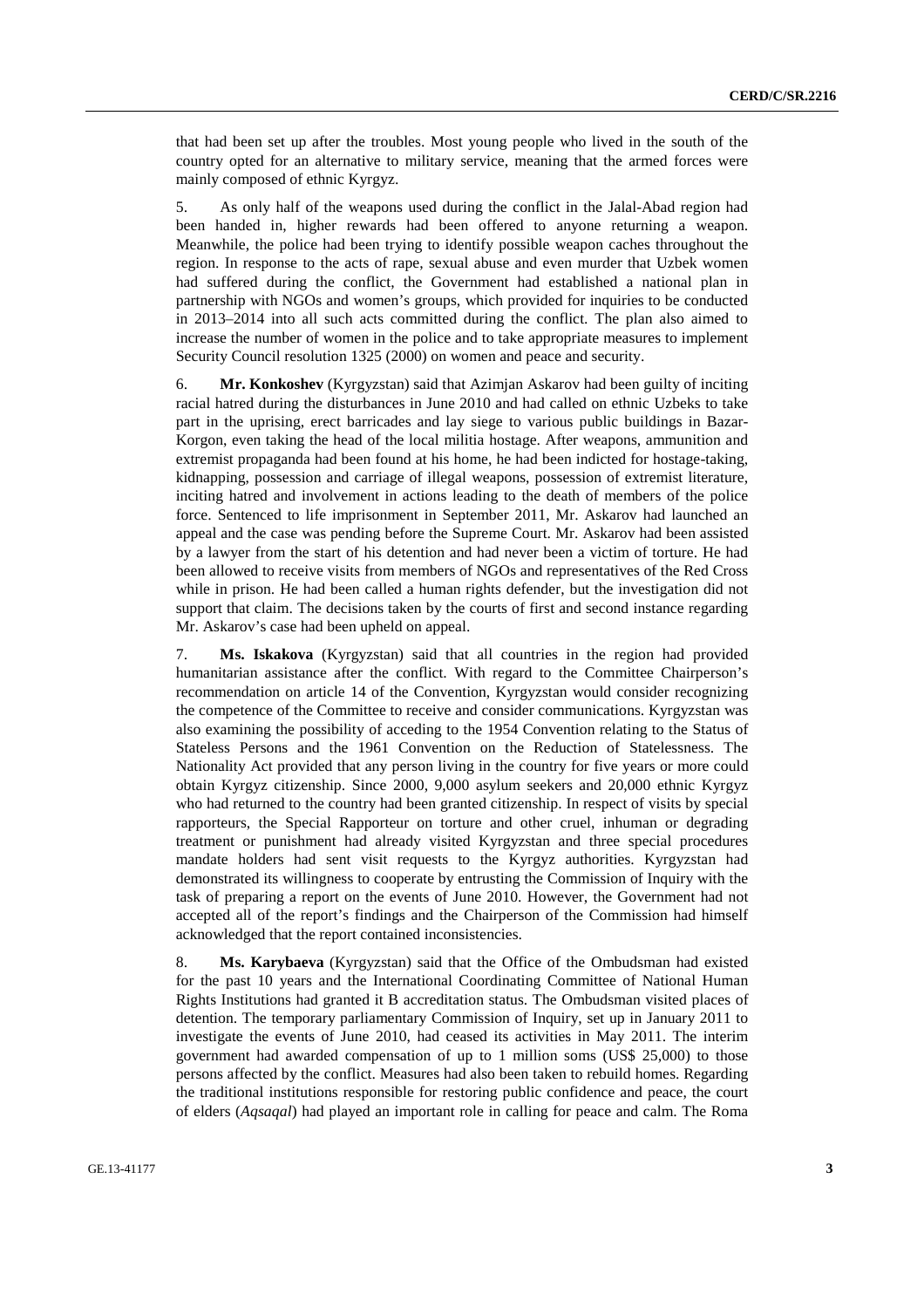appeared in the 2009 Census as Tajik. They had mainly settled in an area that had not been affected by the conflict.

9. **Mr. Lahiri** found it difficult to understand the exact causes of the violence in June 2010. To avoid such events occurring again in the future, cultural and ethnic diversity must be seen as a unifying factor and not as a tool of political manipulation.

10. **Mr. de Gouttes** asked when the Supreme Court would take a decision regarding Mr. Askarov. He encouraged the Government to establish a national human rights institution with A accreditation status in accordance with the Paris Principles.

11. **Ms. Karybaeva** (Kyrgyzstan) said that efforts had been undertaken to ensure that conflict did not break out again in the future. The status of the Ombudsman was defined by the Constitution and by the Ombudsman Act. Transition to A accreditation status would be positive but it would depend on the will of citizens.

12. **Mr. Konkoshev** (Kyrgyzstan) said that the Supreme Court had upheld the decisions of the courts of first and second instance regarding Mr. Askarov on 20 December 2011. Mr. Askarov had the right to request a review of the case.

13. **Mr. Murillo Martínez** requested clarification of the role played by the international community during the conflict. He wished to know more about the composition of the Independent International Commission of Inquiry and asked how its conclusions had been received. He asked whether international organizations had been monitoring the situation since the conflict.

14. **Mr. Amir** asked whether the 31 cases of terrorism mentioned in paragraph 72 of the report had been judged according to the Security Council resolutions on combating terrorism or according to national criminal law. He wished to know whether there were any Salafist movements in Kyrgyzstan, and if so, the role they played in the Muslim community and the State.

15. **Ms. Karybaeva** (Kyrgyzstan) said that international cooperation procedures had not been brought into action quickly enough when conflict had broken out, and Kyrgyzstan had not received any international aid even once the situation had stabilized. However, after the conflict had ended, donor countries had provided an unprecedented level of humanitarian assistance and aid for reconstruction. The Independent International Commission of Inquiry, set up at the Government's request, was composed of human rights experts. Its report had been published with comments from the Government on each paragraph. The Office of the United Nations High Commissioner for Human Rights and the Organization for Security and Cooperation in Europe had been responsible for monitoring the situation after the conflict. The terrorist threat had increased since 2011 and a terrorism unit had been set up within the National Safety Council to tackle the issue. Kyrgyzstan supported the measures recommended by the United Nations Security Council and regional organizations to combat terrorism, and in turn, it encouraged the promotion of the values of tolerance and mutual respect.

16. **Mr. Diaconu** (Country Rapporteur) expressed concern at the closure of the University of Jalal-Abad following the conviction of its founder by a trial that many NGOs felt had been unfair. The State party should, in general, review all convictions against persons who had participated in the 2010 riots as the proceedings appeared to have been flawed, since the majority of victims and perpetrators were of Uzbek origin. He asked the Kyrgyz delegation whether those responsible for the violence against journalist Azimjan Askarov during his detention had been tried and punished. Noting the State party's willingness to ensure political unity in the country with the close involvement of the public, he said that such an objective could not be achieved if the rights of minorities were not respected and if minorities did not have a strong sense of belonging to the Kyrgyz